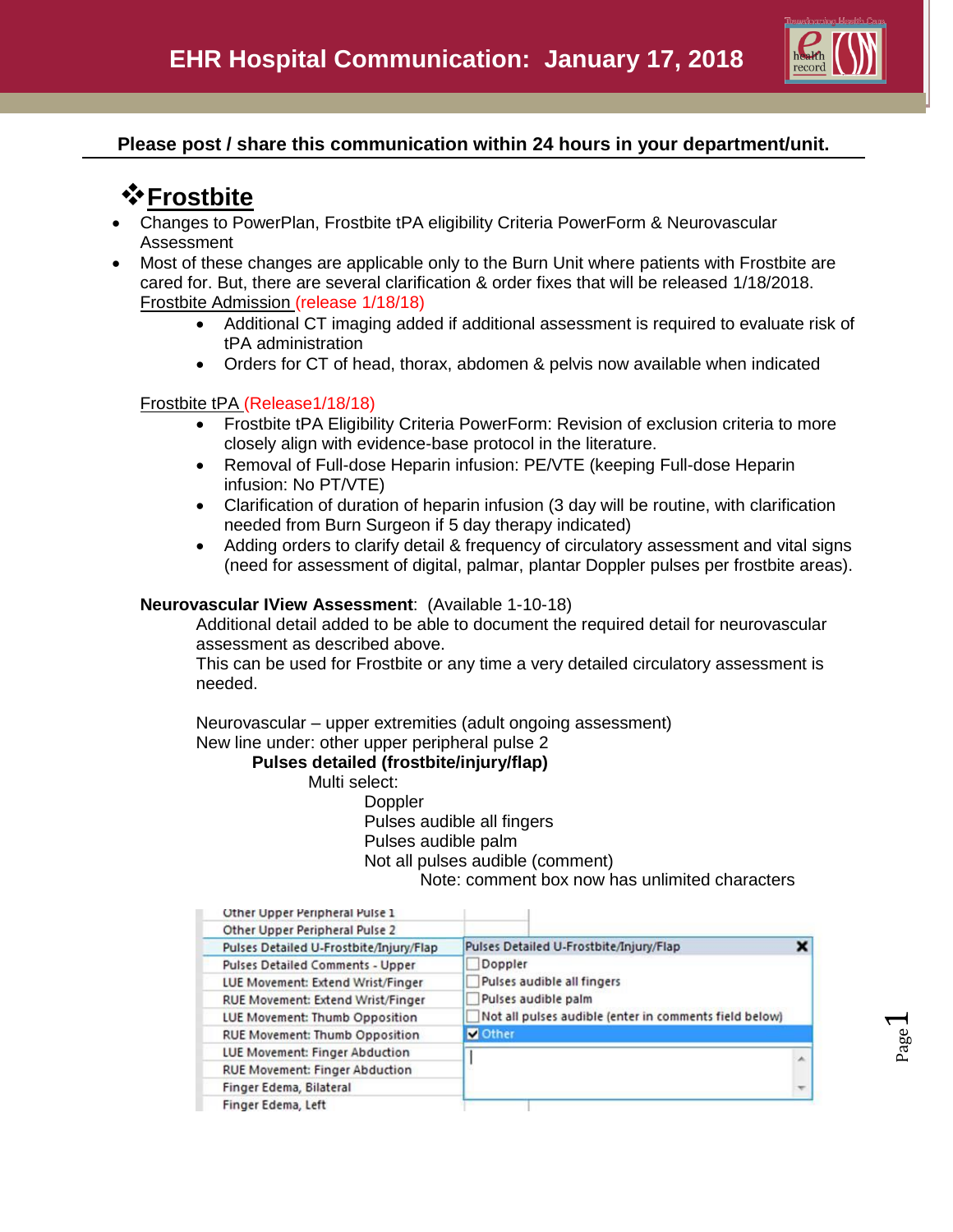

 $\overline{\mathbf{x}}$ 

×

Neurovascular – lower extremities (adult ongoing assessment) New line under: other lower peripheral pulse 2 **Pulses detailed (frostbite/injury/flap)** Multi select: **Doppler** Pulses audible all toes Pulses audible planter surface Not all pulses audible (comment) Comment box – unlimited characters Other Lower Peripheral Pulse 2 Pulses Detailed L-Frostbite/Injury/Flap Pulses Detailed L-Frostbite/Injury/Flap **Pulses Detailed Comments - Lower** Doppler Pulses audible all fingers LLE Sensation: 1st Web Space Pulses audible plantar surface RLE Sensation: 1st Web Space Not all pulses audible (enter in comments field below) LLE Sensation: Sole of Foot **RLE Sensation: Sole of Foot V** Other LLE Motion: Dorsiflexion T **RLE Motion: Dorsiflexion** LLE Motion: Plantar Flexion

# **"Other" option will not open free text box on multiple fields** *(Ongoing)*

In ongoing preparation for the February IPOC (Interdisciplinary Plan of Care) go-live, multiple fields in IView and some PowerForms will be slightly changed. Currently, when "other" is an option, it often opens a free text box.

| <b>Neurological Symptoms</b>            |                          |
|-----------------------------------------|--------------------------|
| <b>Level of Consciousness</b>           | Level of Consciousness X |
| Orientation                             | Alert                    |
| PERRLA                                  | Comatose                 |
| <b>Pupil Reaction, Left</b>             | Lethargic                |
| Pupil Size (mm), Left                   | Obtunded<br>mm           |
| <b>Pupil Reaction, Right</b>            | Sedated                  |
| Pupil Size (mm), Right                  | mm Sleeping              |
| <b>Swallowing Difficulty</b>            | Other                    |
| Cough Reflex                            | ×                        |
| <b>Characteristics of Speech</b>        |                          |
| <b>Communication Impairment Details</b> | $\overline{\nabla}$      |
| <b>Control Companies</b>                |                          |

**RLE Motion: Plantar Flexion** 

In the future, if there is no free text box, "Other" can still be documented by right clicking and adding a comment.

| evel of Consciousness<br>Dther                              |               |
|-------------------------------------------------------------|---------------|
|                                                             | View Comments |
| <b>Drientation</b>                                          |               |
| View Flag Comments<br><b>PERRLA</b>                         |               |
| <sup>2</sup> upil Reaction, Left<br>View Reference Material |               |
| Pupil Size (mm), Left<br>mm<br>View Order Info              |               |
| Pupil Reaction, Right                                       |               |
| View History<br><sup>2</sup> upil Size (mm), Right<br>mm    |               |
| Swallowing Difficulty                                       |               |
| Modify<br><b>Cough Reflex</b>                               |               |
| Characteristics of Speech<br>Unchart                        |               |
| <b>Communication Impairment Details</b>                     |               |
| Change Date/Time<br>Facial Symmetry                         |               |
| Add Comment<br>Movement                                     |               |

*For questions, contact* Karen Shapiro *@* [Karen.Shapiro@Ascension.org.](mailto:Karen.Shapiro@Ascension.org)